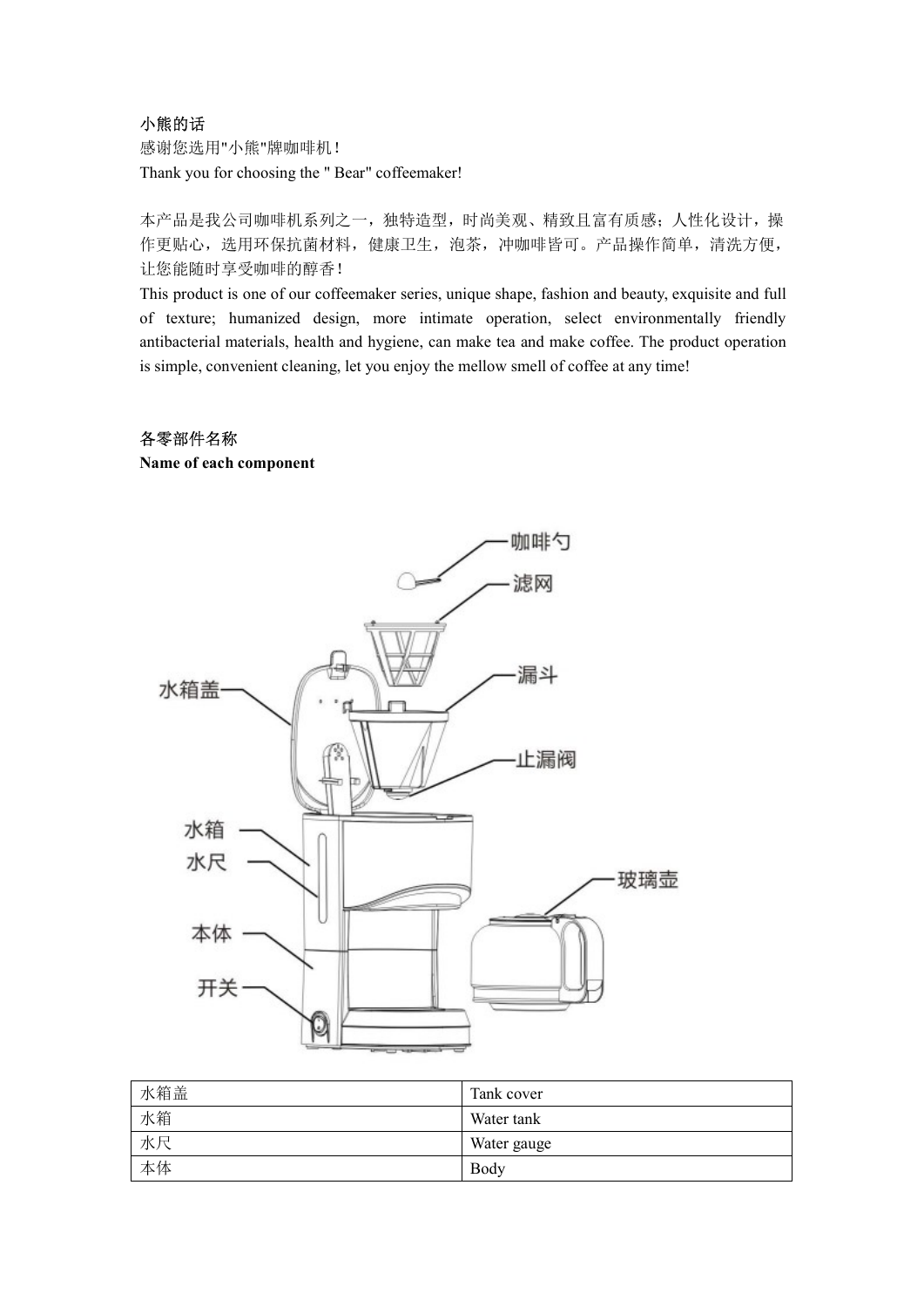| 开关                                                                               | Switch                                                                                           |
|----------------------------------------------------------------------------------|--------------------------------------------------------------------------------------------------|
| 咖啡勺                                                                              | Coffee spoon                                                                                     |
| 滤网                                                                               | Rosebox                                                                                          |
| 漏斗                                                                               | Hopper                                                                                           |
| 止漏阀                                                                              | Leak stop valve                                                                                  |
| 玻璃壶                                                                              | Glass kettle                                                                                     |
| 注: 产品图片与实物略有不同时, 请以实物为准!                                                         |                                                                                                  |
|                                                                                  | Note: The product picture is slightly different from the physical object, please refer to the    |
| original !                                                                       |                                                                                                  |
|                                                                                  |                                                                                                  |
| 主要特点 Main features                                                               |                                                                                                  |
| 1. 独特造型, 人性化设计。                                                                  |                                                                                                  |
| 1. Unique shape, humanized design.                                               |                                                                                                  |
| 2.防滴漏装置, 安全可靠。                                                                   |                                                                                                  |
| 2. The anti-dripping device is safe and reliable.<br>3.选用环保抗菌材料, 健康卫生, 泡茶、冲咖啡兼可。 |                                                                                                  |
|                                                                                  | 3. Choose environmental protection antibacterial material, health and hygiene, make tea, make    |
| coffee and can be made at the same time.                                         |                                                                                                  |
| 4.移动式过滤网,清洗方便。                                                                   |                                                                                                  |
| 4. Movable filter screen, easy to clean.                                         |                                                                                                  |
| 5.全自动控温, 操作简单, 随时享受咖啡的醇香。                                                        |                                                                                                  |
|                                                                                  | 5. Automatic temperature control, easy to operate, enjoy the mellow smell of coffee at any time. |
|                                                                                  |                                                                                                  |
|                                                                                  |                                                                                                  |

 $\frac{1}{2}$ <br>  $\frac{1}{2}$ <br>  $\frac{1}{2}$ <br>  $\frac{1}{2}$   $\frac{1}{2}$   $\frac{1}{2}$   $\frac{1}{2}$   $\frac{1}{2}$   $\frac{1}{2}$   $\frac{1}{2}$   $\frac{1}{2}$   $\frac{1}{2}$   $\frac{1}{2}$   $\frac{1}{2}$   $\frac{1}{2}$   $\frac{1}{2}$   $\frac{1}{2}$   $\frac{1}{2}$   $\frac{1}{2}$   $\frac{1}{2}$   $\frac{1}{2}$   $\frac{1}{$ 

- 1. 独特造型,人性化设计。
- 
- 2.防滴漏装置,安全可靠。
- 

# 使用说明

original !<br><br>1. 独特造型,人性化设计。<br>1. Unique shape, humanized design.<br>2.防滴漏装置,安全可靠。<br>2. The anti-dripping device is safe and reliable.<br>2. The anti-dripping device is safe and reliable.<br>2. Theore wire womental protection antibacte 初次使用时,请使用湿布擦拭本产品和清洗可拆卸的组件,不能拆卸的部件请不要浸入水中 清洗。清洗干净后,装好拆卸部分,将水箱中狀清水煮一次,作内部清洗(具体参照"使用 说明")

1. Unique shape, humanized design.<br>
2.5) 滴漏装置,安全可靠、<br>
3.海间-dripping device is safe and reliable.<br>
3.选用环保机前材料,健康卫生,泡茶、沖咖啡兼可。<br>
3. Choose environmental protection antibacterial material, health and hygiene, make tea, make<br>
3. 2.防滴漏装置,安全可塞。<br>
2. The suit-dripping device is sufe and reliable.<br>
3. 生成中医疗时的 defined parts that cannot parts that cannot internal, health and hygiene, make tea, make<br>
3. Choose environmental protection antibacterial mate 2. The anti-dripping device is safe and reliable.<br>
3. 造用坏保抗菌材料, 健康 F生, 泡茶、沖咖啡兼可。<br>
3. Choose environmental pretection antibacterial material, health and hygiene, make tea, make<br>
coffce and can be made at the same time.<br>
4. 3.选用环保抗菌材料, 健康卫生, 泡茶、沖咖啡兼可。<br>
3. Choose environmental protection antibacterial material, health and hygiene, make tea,<br>
coffee and can be made at the same time.<br>
4. Afoxable filter screen, casy to clean.<br>
5. 41 afox and t 4. Movable filter sereen, easy to elean.<br>
5.全自动控温,操作简单、随时享受咖啡的醇香。<br>
5. Automatic temperature control, easy to operate, enjoy the mellow smell of coffee at any time.<br> **使用说明**<br> **使用说明**<br>
1. Notic time the milk tea, the milk te 5.全自动控温,操作简单,随时享受咖啡的酵香。<br>S. Automatic temperature control, easy to operate, enjoy the mellow smell of coffee at any time.<br>**使用说明**<br>Direction for use<br>初次使用时,请使用程布擦拭本产品和清洗可拆卸的组件,不能拆卸的部件请不要浸入水中<br>清洗、清洗干净后、装好拆卸部分,将水箱中狀清水煮一次,作内部清洗(具 5. Automatic temperature control, easy to operate, enjoy the mellow smell of coffee at<br>
<br>
使用说明<br>
Direction for use<br>
初次使用时,请使用湿布擦拭本产品和消洗可拆卸的组件,不能拆卸的部件请不<br>
清洗。清洗干净后,装好拆卸部分,将水箱中狀清水煮一次,作内部清洗(具<br>
清洗。清洗干净后,装好拆卸部分,将水箱中狀清水煮一次,作内部清洗( Direction for use<br>
20. 次使用場布接技本产品和清洗可拆卸的组件, 不能拆卸的部件请不要浸入水中<br>
清洗:清洗干净后, 装好拆卸部分, 将水箱中狀清水煮一次, 作内部清洗(具体参照"使用<br>
说明")<br>
For first use, please use a wet cloth to wipe the product and clean the removable assembly, please<br>
odo to so 初次使用时,请使用湿布擦拭本产品和清洗可拆卸的组件,不能拆卸的部件请不要浸入水中清洗。清洗干净后,装好拆卸部分,将水箱中狀清水煮一次,作内部清洗(具体参照"使用说明")<br>※、清洗干净后,装好拆卸部分,将水箱中狀清水煮一次,作内部清洗(具体参照"使用<br>※明")<br>※ 引")<br>※ 可 frist use, please use a wet cloth to wipe the product and clean the removable as iggij<sup>r</sup>)<br>Tor first use, please use a wet cloth to wipe the product and clean the removable assembly, please<br>on to soak in water to clean parts that cannot be removed. After cleaning, install the disassembly<br>part, boii t

1. 在泡香茶、奶茶、咖啡时,先打开水箱盖,向水箱中加入新鲜冷水,确定水位不能低于 最低刻度或高于最高刻度。

3.将玻璃杯放在保温板上确保杯盖顶住止漏阀。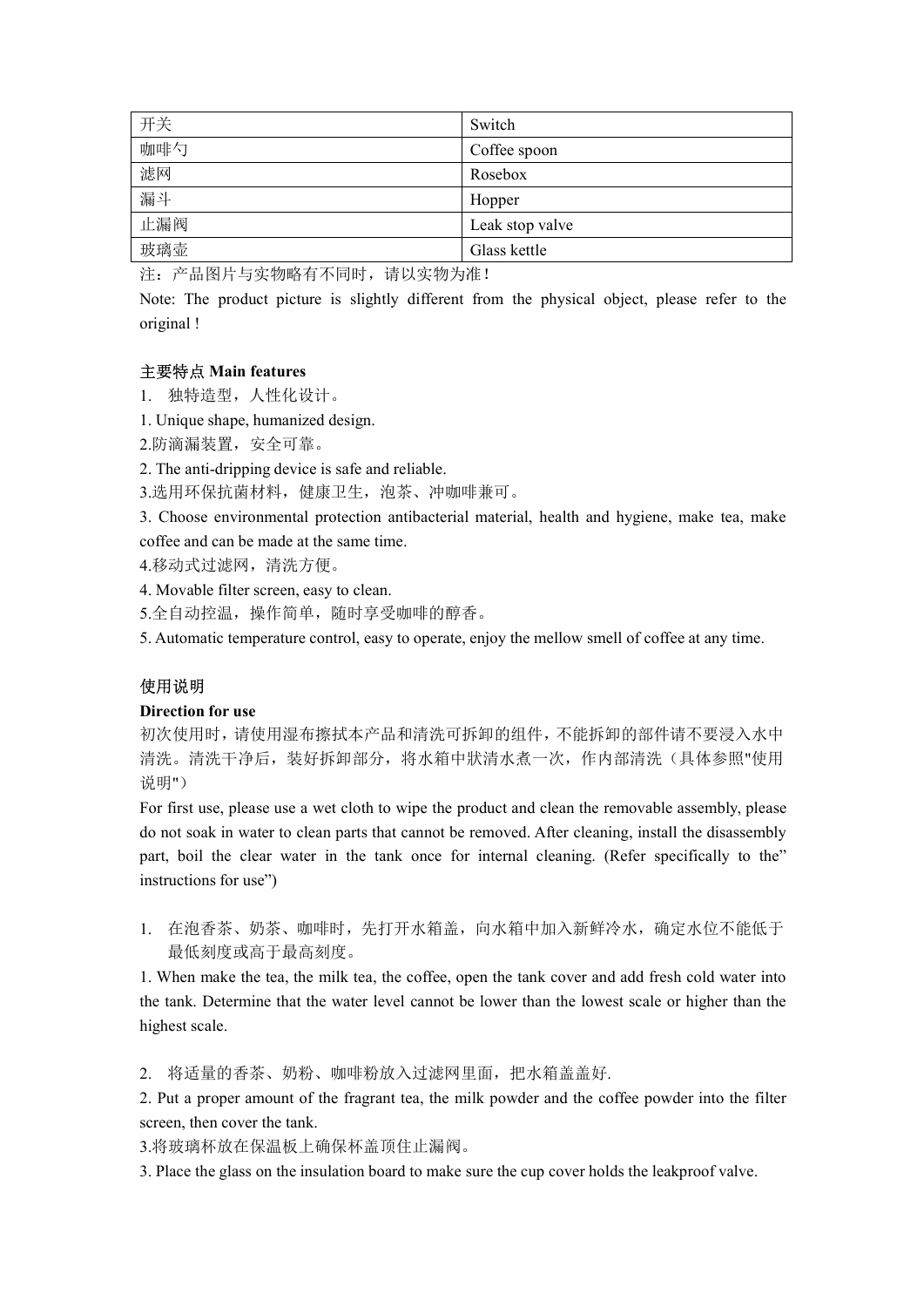4.打开电源开关(指示灯亮),产品开始工作,待开水煮完后,自动进入保温,如不需要保 温时,则把开关关掉(指示灯熄灭)。

4.打开电源开关(指示灯亮),产品开始工作,待开水煮完后,自动进入保温,如不需要保<br>温时,则把开关关掉(指示灯熄灭)。<br>4. Turn on the power switch (the indicator light is on) and the product starts to work, after boiling<br>water, automatically enter the heat preservation, if there 4.打开电源开关(指示灯亮),产品开始工作,待开水煮完后,自动进入保温,如不需要保<br>温时,则把开关关掉(指示灯熄灭)。<br>4. Turn on the power switch (the indicator light is on) and the product starts to work, after boiling<br>water, automatically enter the heat preservation, if there 4.打开电源开关(指示灯亮),产品开始工作,待开水煮完后,自动进入保温,如不需要保温时,则把开关关掉(指示灯熄灭)。<br>4. Turn on the power switch (the indicator light is on) and the product starts to work, after boiling<br>water, automatically enter the heat preservation, if there i 4.打开电源开关(指示灯亮),产品开始工作,待开水煮完后,自动进入保温,如不需要保<br>温时,则把开关关押(指示灯熄灭)。<br>4. Turn on the power switch (the indicator light is on) and the product starts to work, after boiling<br>the strate, automatically enter the heat preservation, if t 4.打开电源开关(指示灯亮),产品开始工作,特开水煮完后,自动进入保温,如不需要保<br>温时,则把开关关掉(指示灯熄灭)。<br>4. Turn on the power switch (the indicator light is on) and the product starts to work, after boiling<br>water, automatically enter the heat preservation, if there 4.打开电源开关(指示灯亮),产品开始工作,待开水煮完后,自动进入保温,如不需要保<br>温时,则把开关关掉(指示灯亮),产品开始工作,待开水煮完后,自动进入保温,如不需要保<br>#1. will mp 进行关关掉(指示灯熄灭)。<br>4. Turn on the power switch (the indicator light is on) and the product starts to work, after boiling<br>water, a 4.打开电源开关(指示灯亮),产品开始工作,特开水煮完后,自动进入保温,如不需要保湿时,则把开关关掉(指示灯熄又)。(<br>1. If you just make fragrant team that the minutes of the preservation, there is no need for heat preservation, turn off<br>the witch(Indicator lights is off),<br>and 4.打开电源开关(指示灯亮)、产品开始工作, 待开水煮完后,自动进入保温,如不需要保温时,则把开关关掉(指示灯熄火)。<br><br>#1. mm on the power switch (the indicator hight is on) and the product starts to work, after boiling<br>\* rum on the power switch (the indicator hight is on) and 4.打开电源开关 (指示灯亮), 产品开始工作, 待开水煮完后, 自动进入保温,<br>温时, 则把开关关掉 (指示灯熄灭)。<br><br>4. Turn on the power switch (the indicator light is on) and the product starts to work<br>at. Turn on the power switch (the indicator light is on) and the produc

5.当所有的香茶'奶茶、咖啡流入玻璃杯后,即可将玻璃杯拿出来享用。

6.你可将未饮完的香茶、奶茶'咖啡放回保温板上保温, 如不想保温, 请将关闭电源开关。

7.如果刚泡香茶、奶茶、咖啡,又要继续煮的,请稍等几分钟,待温控器复位后,可继续泡 香茶、奶茶、咖啡等。

8.除垢的作用在于除去自来水中的碳酸钙质所造成的阻塞,在每天不超过两次使用的情况下, 可依水质硬度来定除垢次数。水质硬度在 18 度 DH 内, 每年需清洗二至三次, 水质硬度超 过 18 度 DH,每年需清洗四至五次,水箱中的水开始冒泡,而且不断有蒸汽时,就应该除垢 了。

the switch(Indicator lights is off).<br>
8.当所有的香家奶茶、咖啡流入妖鸡杯后,即可将玻璃杯拿出来享用。<br>
5. Take out the glass and enjoy it after all the fragrant tea, milk tea and coffee flow into the glass.<br>
5. Take out the glass and enjoy it after al 5.当所有的香茶奶茶、咖啡流入玻璃杯后,即可将玻璃杯拿出来享用。<br>
5. Take out the glass and enjoy it alter all the fragmat ten, milit tea and coffice flow into the glass.<br>
6. Kore of the fix Script of 春天,奶茶咖啡放回保温板上保温,如不想保温,请将关闭电源开关。<br>
6. You can put the 5. Take out the glass and enjoy it after all the fragrant tea, milk tea and coffee flow into the glass.<br>6.你可将未饮完的香茶、奶茶咖啡放回保温板上保温,如不想保温,请将关闭电脑开关。<br>warm, turn off the punisment deta and milk tea on the insulation board, If 6.你可将未饮完的香茶、奶茶咖啡放回保温板上保温,如不想保温,请将关闭电源开关。<br>6. You can put the unfinished tea and milk tea on the insulation board, If you do not want to keep<br>warm, turn of the power switch.<br>7.如果削密茶、奶茶、咖啡,又要继续煮的,请稍等几分钟,特温控器复位后,可继续泡<br>季茶、奶茶、咖啡 6. You can put the unfinished tea and milk tea on the insulation board, If you do not want to keep<br>
varm, tum off the power switch.<br>
7. <sup>7</sup> 20 7. <sup>20</sup> 7. <sup>20</sup> 7. <sup>20</sup> 7. <sup>20</sup> 7. <sup>20</sup> 7. <sup>20</sup> 7. <sup>20</sup> 7. <sup>20</sup> 7. <sup>20</sup> 7. <sup>2</sup> warm, turn off the power switch.<br>
7.如果刚泡香茶、奶茶、咖啡,又要继续煮的,请稍等几分钟,待温控器复位后,可<br>
<br>
1.在以前的名称、奶茶、咖啡等。<br>
1. If you just nake fragrant tea, milk tea, coffee, and keep cooking, please wait just a few<br>
1. If you just nake fragrant tea, After the temperature controller is reset, you can continue to make fragrant tea, milk tea, coffce<br>and so on.<br>
8. 除垢的作用在于除去自来水中的碳酸钙质所造成的阻塞。在每天不超过两次使用的情况下,<br>
可依水质硬度来定除垢次数。水质硬度在 18 度 DH 内,每年需清洗二至三次,水质硬度超<br>
15 息 DH,每年需清洗四至五次, 8.除垢的作用在于除去自米水中的碳酸钙质所造成的阻塞, 在每天不超过两次使用的<br>可依水质硬度米定除垢次数。水质硬度在18度DH 内, 每年需清洗二至三次, 水质更<br>18度DH,每年需清洗四至五次, 水箱中的水开始冒泡, 而且不断有蒸汽时, 就应过<br>18度DH,每年需清洗四至五次, 水箱中的水开始冒泡, 而且不断有蒸汽时, 就应过<br>7。<br>5. The effect of scale removal is to remove blockag 过 18 度 DH,每年需清洗四至五次,水箱中的水开始冒泡,而且不断有蒸汽时,就应该除垢了。<br>
T<br>
T<br>
T<br>
N. The effect of scale removal is to remove blockage caused by calcium carbonate in tap water,<br>
s. The cffect of scale removal is to remove blockage caused by cal hardness of the water quality. The water hardness is within 18 degrees DH, and it needs to be cleaned two to three times a year. The water hardness is more than 18 degrees DH and should be cleaned four to five times a yea cleaned two to three times a year. The water hardness is more than 18 degrees DH and should be<br>cleaned four to five times a year. The water in the tank begins to bubble, and when there is steam,<br>it should be descaled.<br>9.

9.定期除害垢可延长使用寿命。

### 注意事顷

请在使用前仔细阅读"安全注意事项",并以正确的方法使用 9.定期除害新可延长使用寿命。<br>2. Regular incrustation scale removal can prolong the service life.<br><br>注意事項<br>精在rs weed attention<br><br>清心使用 infustry considerations" carefully before using it, and use it in the right way<br><br>Flease read the "Safety

## 请在理解本部分的内容后阅读使用说明书正文,并在阅读之后妥善保管,以便本产品的所有 使用者可以随时查阅。

1. 本产品输入电压为 220V~50Hz,请确认后再使用。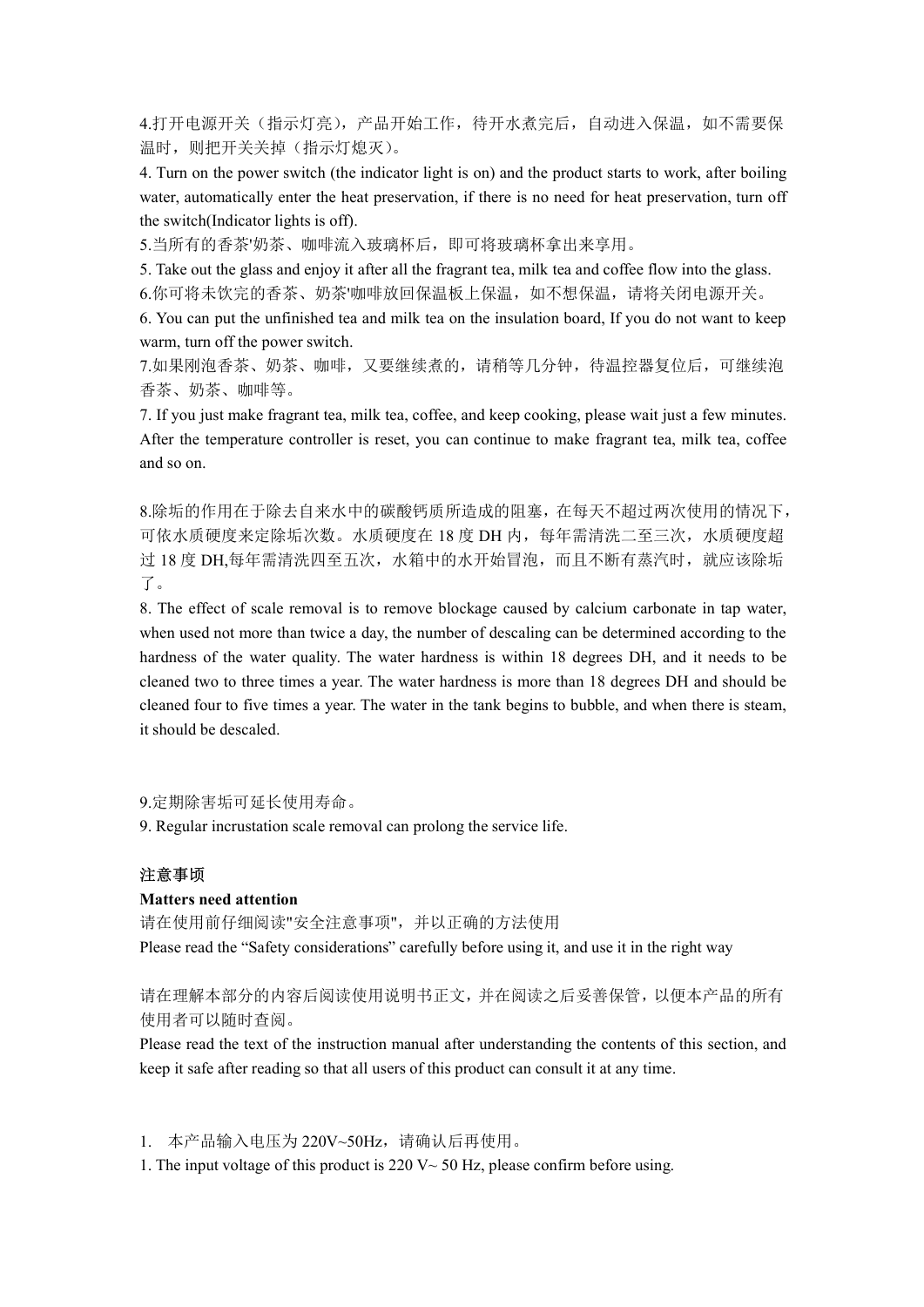2.本产品带有接地保护,请确保插座的接地有效。

2.本产品带有接地保护,请确保插座的接地有效。<br>2. This product has grounding protection, please make sure the earthing of the socket is effective.<br>3.如果电源软线损坏,为避免危险,必须由制造厂或其维修部或类似的专业人员进行维修,<br>切勿自行拆卸修理,以免发生危险。<br>3. If the power cord is damaged, it mu 3.如果电源软线损坏,为避免危险,必须由制造厂或其维修部或类似的专业人员进行维修, 切勿自行拆卸修理,以免发生危险。 2.本产品带有接地保护,请确保插座的接地有效。<br>2. This product has grounding protection, please make sure the earthing of the socket is effective.<br>3.如果电源软线损坏,为避免危险,必须由制造厂或其维修部或类似的专业人员进行维修,<br>切勿自行拆卸修理,以免发生危险。<br>3. If the power cord is damaged, it mu 2.本产品带有接地保护,请确保插座的接地有效。<br>2. This product has grounding protection, please make sure the earthing of the socket is effective.<br>3.如果电源软线损坏,为避免危险,必须由制造厂或其维修部或类似的专业人员进行维修,<br>切勿自行拆卸修理,以免发生危险。<br>department or similar professional per

2.本产品带有接地保护,请确保插座的接地有效。<br>2. This product has grounding protection, please make sure the earthing of the socket is effective.<br>5. 如果电源软线损坏,为避免危险。必须由制造厂或其维修部或类似的专业人员进行维修,<br>切勿自行拆卸修理,以免发生危险。<br>3. If the power cord is damaged, it m 4.请不要把电源线、插头、整机等浸入水里或者其它液体里,以免损坏本产品而触电。切勿 损坏、过分弯曲、拉伸、扭转电源线,不可在电源线上放重物或夹住电源线或碰到热的设备 表面。

2. 本产品带有接地保护,请确保插座的接地有效。<br>2. This product has grounding protection, please make sure the carthing of the socket is effective.<br>5.加果电源软线损坏,为避免危险,必须由制造厂或其维修部或类似的专业人员进行维修,<br>5. If the power cord is damaged, it must be repaired 2.本产品带有接地保护,讲确保插座的接地有效。<br>2. This product has grounding protection, please make sure the carthing of the socket is effective.<br>3.如果是 this product has grounding procedion, please make sure the carthing of the socket is effec 2.本产品带有接地保护,请确保插座的接地有效。<br>2. This product has grounding protection, please make sure the earthing of the soeket is effective.<br>5. 加架生器数经机构,为避免危险,必须由制造厂或其维修部或类似的专业人员进行推修,<br>切勿自行拆卸修算,以免发生危险。<br>3. If the power cord is damaged, it 2.本产品带有接地保护,请确保插座的接地有效。<br>2. This product has grounding protection, please make sure the earthing of the socket is<br>3. This product has grounding protection, please make sure the earthing of the socket is<br>5. Di 果 bi 源 数 数 机 3.如果电源软线板环,为避免危险,必须由制造厂或其维修部或类似的专业人员进行维修,<br>切勿自行拆卸修建,以免发生危险。<br>3. If the power ord is damaged, it must be repaired by the manufacturer or its maintenance<br>department or similar professional personnel in order to avoid danger. 切勿自行拆卸修理,以免发生危险。<br>
3. If the power cord is damaged, it must be repaired by the manufacturer or its maintenance<br>
chepartment or sminitar professional personnel in order to avoid danger. Do not disassemble and<br>
chepartment o department or similar professional personnel in order to avoid danger. Do not disassemble and<br>repair by yourself in order to avoid danger.<br>4. 将不要把电源线、插头、整机等浸入水里或者其它液体里,以免损坏本产品而触电。切勿<br>振水、过分弯曲、拉伸、扭转电震线,不可在电震线上放重物或夹住电震线或碰到热的设 损坏、过分弯曲、拉伸、拥转电源线,不可在电源线上放重物或夹住电源线或碰到热的设备<br><br>表 IPses<br>dumage this product and be clectrocuted. Do not damage, bend too much, stretch, twist the power<br>dumage this product and be clectrocuted. Do not damage, bend too much, str 表面,<br>
<br>
#. Please do not immerse the power cord, plug, machine, etc in water or other liquids, so as not to<br>
damage this product and be electrocuted. Do not damage, bend too much, stretch, twist the power<br>
cord. Do not pla damage this product and be electrocuted. Do not damage, bend too much, stretch, twist the power<br>cord. Do not place heavy objects on the power cord or clamp the power cord or touch the surface<br>of the hot equipment.<br>S. <br>  $\$ 

5.在加热过程中或者刚刚关闭电源时,本产品的保温板和玻璃杯温度较高请不要伸手触摸, 以防灼伤。

6.使用本产品时,请不要让小孩靠近,并且不要让小孩拉扯电源线。

cord.

7.在使用过程中,若发生问题时,请先将电源插头从插座上拔下,注意不能拉扯电源线,要 用手握紧插头拔出。

5.在加热过程中或者刚刚关闭电源时,本产品的保温板和或麻杯温度较高请不要伸手触摸,<br>8. Diving heating or when the power is just turned off, the insulation board and glass temperature<br>5. Diving heating or when the power is just turned off, the insulation board and 5.在加热过程中或者刚刚关闭电源时,本产品的保温板和玻璃杯温度较高请不要伸手触摸、<br>以防灼伤。<br>5. During heating or when the power is just turned off, the insulation board and glass temperature<br>of this product is high, please do not reach out and touch it in case of b 5. During heating or when the power is just tumed off, the insulation board and glass temperature<br>of this product is high, please do not reach out and clouch it in case of burs.<br>6. 使用本产品时, 请不要让小孩靠近,并不要让小孩拉扯地紧线,这么说出来自我的问题

8.刚煮好的咖啡温度较高,请小心溅出,以免灼伤。

9.清洁或者不使用时,请拔掉电源插头,待产品冷却后再拆卸机器部件或清洗,避免烫伤。

10.除清水以外,不得将其它液体倒入水箱中。

11.不要在高温,高磁场,潮湿的环境使用产品,不要把咖啡机放在灼热的表面,火源边或 其它电器上,例如冰箱,避免受到损坏。

6. When using this product, please do not let the child near, and do not let the child pull the power<br>
cord.<br>
7. 在使用过程中,若发生问题时,请先将电源插头从插座上拔下,注意不能拉扯电源线,要<br>
用手据繁插头拔出:<br>
7. In the course of use, if there is a problem, unplug cord.<br>
7.在使用过程中,若发生问题时,请先将电源插头从插座上拔下,注意不能拉扯电源线,要<br><br>
用手握紧插头技出。<br>
7. In the course of use, if there is a problem, upplug the power plug from the socket first. Be<br>
careful not to pull the power cred, hold the plug by hand and 7.在使用过程中, 若发生问题时, 请先将电源循头从插座上拔下, 注意不能抗扯电源线, 要<br>用手握紧插头拔出。<br><br>用手握紧插头拔出。<br>2. In the course of use, if there is a problem, unplug the power plug from the socket first. Be<br>careful not to pull the power cord, hold the plug by hand 7. In the course of use, if there is a problem, umplug the power plug from the socket first. Be careful rot to pull the power redd, hold the plug by hand and pull it out.<br>
8. IN: first propertion of the power back of the careful not to pull the power cord, hold the plug by hand and pull it out.<br>8.刚煮好的咖啡温度较高,请小心溅出,以免灼伤。<br>8. The freshly cooked coffee is hotter. Please splash carefully so as to avoid burning<br>9.清洁或者不使用时,请拔掉电源插头,待产品冷却后再拆卸机器部件或清

12.当咖啡机在制作咖啡时,不要随意移动或关闭电源,不要打开上盖。

13.本咖啡机不适用于残缺人士、儿童、精神病患者或缺乏经验的人使用或玩耍本产品,以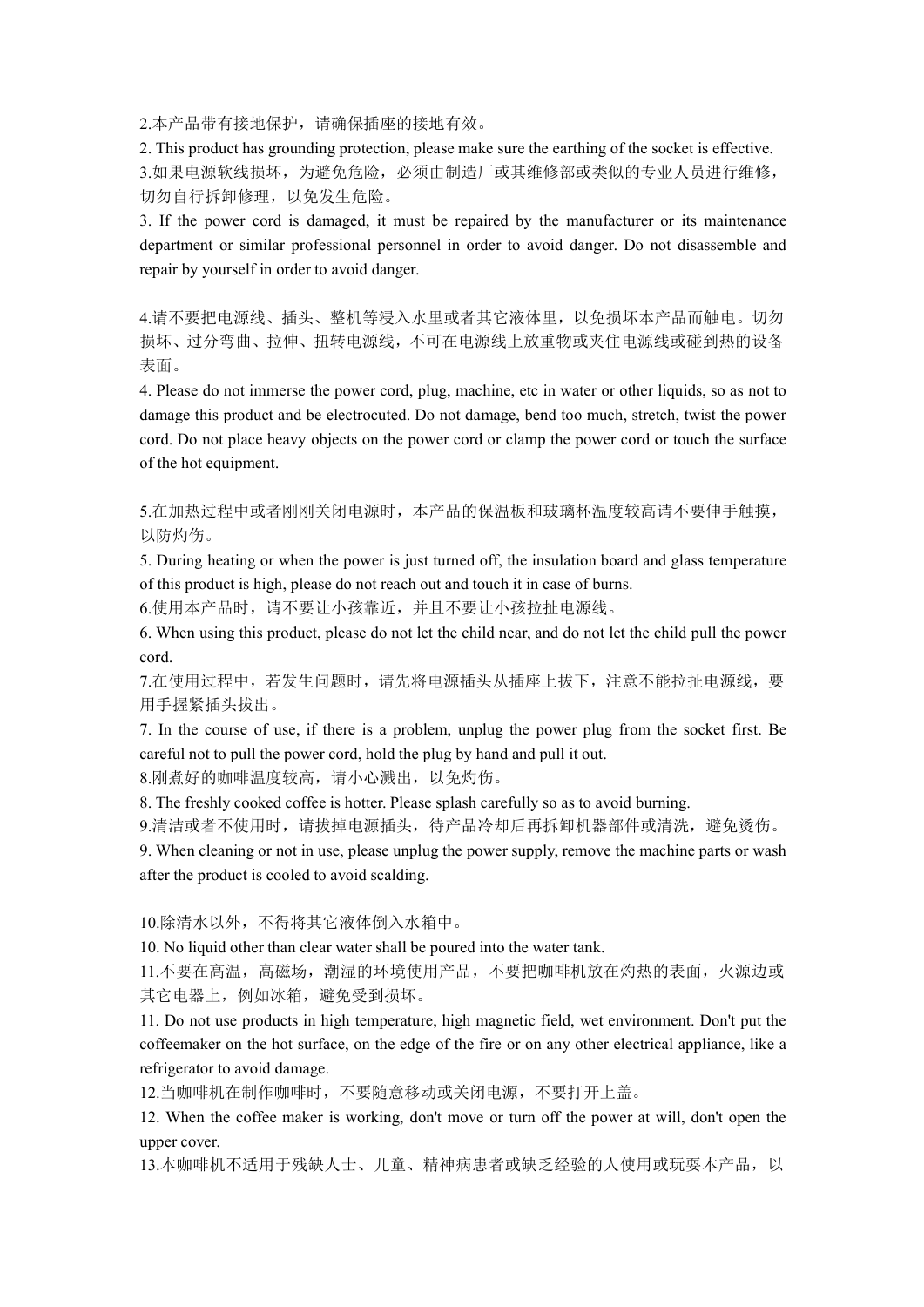### 免发生危险。

14.本机产品仅适用于家庭使用,切勿用于商业和其它用途。

兔发生危险。<br>13. This coffeemaker is not suitable for the disabled, children, mentally ill or inexperienced people<br>to use or play with this product to avoid damage.<br>14.本机产品仅适用于家庭使用,切勿用于商业和其它用途。<br>14. This product is only applicab 免发生危险。<br>13. This coffeemaker is not suitable for the disabled, children, mentally ill or inexperienced people<br>to use or play with this product to avoid damage.<br>14.本机产品仅适用于家庭使用,切勿用于商业和其它用途。<br>14. This product is only applicab 免发生危险。<br>13. This coffeemaker is not suitable for the disabled, children, mentally ill or inexperienced people<br>to use or play with this product to avoid damage.<br>14.本机产品仅适用于家庭使用,切勿用于商业和其它用途。<br>purposes.<br>希腊为导体系系<br>Cleaning and ma purposes. 免发生危险。<br>13. This coffeemaker is not suitable for the disabled, children, mentally ill or inexperienced<br>to use or play with this product to avoid damage.<br>14.本机产品仅适用于家庭使用,切勿用于商业和其它用途。<br>14. This product is only applicable to 免发生危险.<br>13. This coffeemaker is not suitable for the disabled, children, mentally ill or inexperienced people<br>to use or play with this product to avoid damage.<br>14.本札产品仅适用于家庭使用,切勿用于商业和其它用途。<br>purposes.<br>Please the power is on 免发生危险。<br>13. This coffeemaker is not suitable for the disabled, children, mentally ill or inexperienced people<br>to use or play with this product to avoid damage.<br>14.本机产品仅适用于家庭使用,切勿用于商业和共它用途。<br>14. This product is only applica 免发生危险。<br>
13. This coffeemaker is not suitable for the disabled, children, mentally ill or inexperienced people<br>
to use or play with this product is avoid damage.<br>
14. A#U<sup>,\*2</sup>出仅适用于家庭使用。 11列出于商业和其它用途。<br>
4. This product is o 免发生危险。<br>13. This coffeemaker is not suitable for the disabled, children, mentally ill or inexperienced people<br>to use or play with this product to avoid damage.<br>14.本机学品仅适用于家庭使用. 切勿用于商业和具定用途。<br>purposes.<br>purposes.<br>常法与保养<br>deta 免发生危险。<br>
13. This coffeemaker is not suitable for the disabled, children, mentally ill or inexp<br>
to use or play with this product to avoid damage.<br>
14.本札产品仅适用于家庭使用,切勿用于商业和其它用途。<br>
14. This product is only applicable to hous to use or play with this product to avoid damage.<br>14. 本机产品仅适用于家庭使用、切勿用于商业和其它用途。<br>4. This product is only applicable to household use, do not use for commercial and other<br>14. This product is only applicable to household use

## 清洗与保养

清洗 Clean

1. 清洁前,请关掉电源并拔除电源插头,待本产品完全冷却后再进行清洗。

purposes.<br> **(Fearing and maintenance**<br> **Cleaning and maintenance**<br> **Cleaning and maintenance**<br>
<br>
1. 清清前,请关掉电源并拔除电源捕头,特本产品完全冷却后再进行清洗。<br>
<br>
2. F<sup>o</sup> 精神的, 请关掉电源并拔除电源捕头, 特本产品完全冷却后再进行清洗<br>
<br>
2. Co not immerse this product in water 清洗与保养<br>Icaning and maintenance<br>市法 Clean<br>1. 清洁前,请关掉电源并拔除电源插头,待本产品完全冷却后再进行清洗。<br>1. 脂沾前,请关掉电源并拔除电源插头,待本产品完全冷却后再进行清洗。<br>1. Please turn off the power and unplug the power before cleaning, wait until the product is<br>conpletely cooled

2.严禁将本产品浸入水里或者其它液体里进行清洁。

3.切勿将主体浸入水或其它液体中,也不能在水或其它液体下冲洗。

4.产品表面用柔软的抹布沾清水擦拭即可。

5.玻璃杯、杯盖、过滤网和漏斗,可在温热的清水里用清洁济清洗,然后用清水冲净,待晾 干后装好。

6.切勿使用钢丝球、研磨性清洁剂或腐蚀性液体(例如汽油或丙酮)来清洁产品。

清洗 **Clean**<br>1. 清清前,请关掉电源并拔除电源捕头,特本产品完全冷却后再进行清洗。<br>1. 滑清前,请人掉电器并定 many different addition of the power and unplug the power before cleaning, wait until the product is<br>completely cooled before cleaning.<br>2. P<sup>\*</sup>禁将本产品浸入水里或者其它液体 1. 清洁前, 请关掉电源并拔除电源插头, 待本产品完全冷却后再进行清洗。<br>1. Please turn off the power and unplug the power before cleaning, wait until the<br>completely cooled before cleaning.<br>2.严禁格本产品浸入水里或者其它液体里进行清洁。<br>2.10 not immerse this product in water or 7.定期清洁维护需要清洁维护的部位,以保证咖啡的品质和延长机器使用寿命;如果长期不 使用,需清洗可拆卸下来的配件,晾干储藏。

2.严禁料本产品浸入水里或者其它液体里进行清洁。<br>2. Do not immerse this product in water or other liquid for eleraning<br>3. Do not immerse this product in water or other liquid for eleraning<br>3. Do not immerse the particular basis to the fuquid fo 2. Do not immerse this product in water or other liquid for cleaning<br>
3.切勿将主修浸入水或其它液体中,也不能在水或其它液体下冲洗。<br>
3. Do not immerse the main body in water or other liquids and eannot be rinsed under water or<br>
other liquids.<br>
<br>
4.产品表 3.切勿将主体浸入水或其它液体中,也不能在水或其它液体下冲洗。<br>
3. Do not immerse the main body in water or other liquids and cannot be rinsed under water or<br>
acteriguids.<br>
4. The surface of the product can be wiped with soft rag with clean water.<br>
4. 3. Do not immerse the main body in water or other liquids and cannot be rinsed under water<br>other liquids.<br>4.产品表面用柔软的抹布沾清水擦拭即可。<br>4.The surface of the product can be wiped with soft rag with clean water.<br>5.玻璃杯、杯盖、过滤网和漏斗,可在温

1. 请定期为您的咖啡机清除水垢,您可以将食用醋或市售的清除水垢的溶剂按照 1: 1 与 清水混合(或按照除垢剂使用匹配)后,将其倒入水箱中清理水箱内部水垢(依照煮咖 啡的方式,不要放咖啡粉)。

5.玻璃杯、杯盖、过滤网和漏斗,可在温热的清水里用清洁济清洗,然后用清水冲净,特晾<br>干后装好。<br>不 is Class, cup eover, filter and funnel, can be cleaned with cleanser in warm water, then rinse off<br>s. Class, cup eover, filter and funnel, can be cleaned with cleanser in 下后装好。<br>
5. Glass, cup cover, filter and funnel, can be eleaned with cleanser in warm water, then rinse off<br>
with clean water and dry and pack.<br>
6. Do not use wire balls, abrasive cleaners or corrosive liquids (such as gas 5. Glass, cup cover, filter and funnel, can be eleaned with eleanser in warm water, then rinse off<br>with elean water and dry and pack.<br>6. 19 列 版開網整計, 研磨性清掃或廣蚀性液体 (例如汽油或丙酮) 来清洁产品.<br>6. Do not use wire balls, abrasive cleaner with clean water and dry and pack.<br>
6.切勿使用钢丝球、研磨性清洁剂或腐蚀性液体(例如汽油或内酮)来清洁产品<br>
6. Dの not use wire balls, abrasive cleaners or corrosive liquids (such as gasoline or<br>
clean the product.<br>
1. 完期清洁维护的部位, 以保证咖啡的品质和延长机器使用寿命,<br>
1. 定期清 6. Do not use wire balls, abrasive cleaners or corrosive liquids (such as gasoline or acetone) to<br>clean the product.<br>
<br>
2. 定期清洁推护的部位, 以保证咖啡的品质和延长机器使用寿命, 如果长期不<br>
<br>
在用、清洁处可拆卸下来的配件, 晾干储藏,<br>
<br>
7. Clean the parts that need to b clean the product.<br>
7.定期清洁推护的部位,以保证咖啡的品质和延长机器使用寿命,如果长期不使用,需消活推护的部位,<br>
晾用,需消化管理下来的配件,<br>
咳用,需消化可移能,<br>
7. Clean the parts that need to be cleaned and maintained on a regular basis to ensure the quality of<br>
coffee and prolong th 使用,需清洗可拆卸下来的配件,晾干轱辘.<br>
7. Clean the parts that need to be cleaned and maintained on a regular basis to ensure the quality of<br>
2. Clean the proton glass estrice life of the machine; If it is not used for a long time, clean

2.清除完水垢后,咖啡机内只装水不装咖啡,以清除溶剂的残液,至少操作两次。

3.在温热的清水里用清洁剂清洗玻璃杯、杯盖、过滤网和漏斗,然后用清水清洗并将晾干。